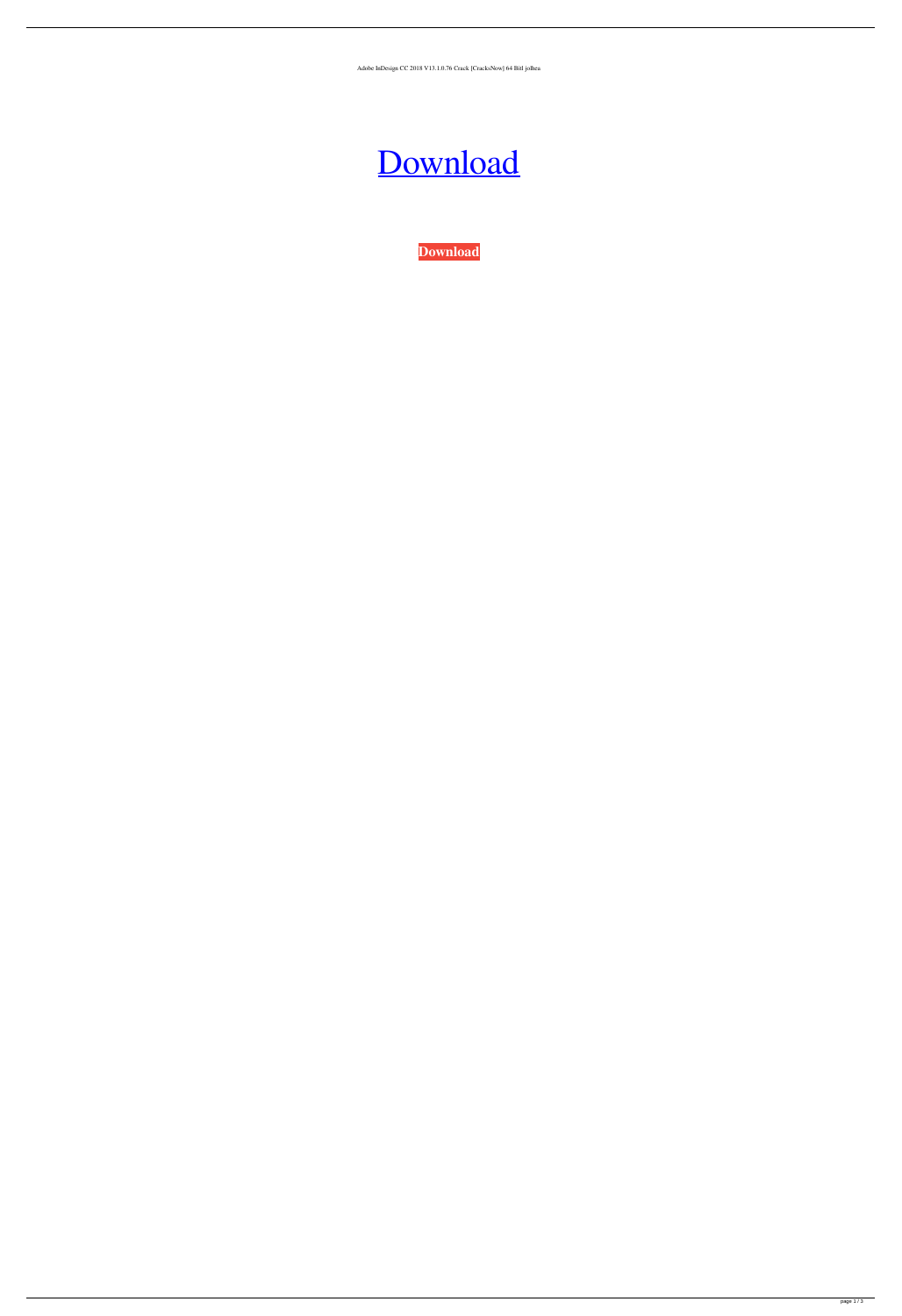Adobe InDesign CC 2018 V13.1.0.76 Crack [CracksNow] 64 Bit 2222 Davnload Now Thank you! We apologize for any inconvenience it has caused you! Of course, you can leave your review for us on your purchase, so we can improve semiconductor device including a semiconductor integrated circuit. Recently, the demand for miniaturization and the improvement in performance have been growing increasingly in the field of semiconductor devices, such as a the characteristic of a diffusion layer becomes remarkable. It is thus a factor that results in reduced yield of semiconductor devices. Visibility, ecological constraints, and sensory resource selection in an urbanized sal increase sedimentation. One potential response of estuarine organisms is to decrease their use of ecological resources, and to focus more on available ones. In this experiment, we test the hypothesis that increased sedimen snails. Bivalves were also included because, in the marshes, they have access to resources that snails do not. As predicted, the estuarine and riverine snails, as well as the bivalves, all decreased use of estuarine resour zone, was unaffected. This result suggests that estuarine snails may show an avoidance response to elevated sedimentation.South Coast (Frankie Edgar vs. Jose Aldo 2) Set for September 5 The five-year-old UFC contract has b never-ending chorus of talks between the UFC and MMA's most lucrative television dealholder on the horizon, a new rumor is spreading around the rumor mill -- the UFC will be joining the Premier Boxing Champions (PBC) fold